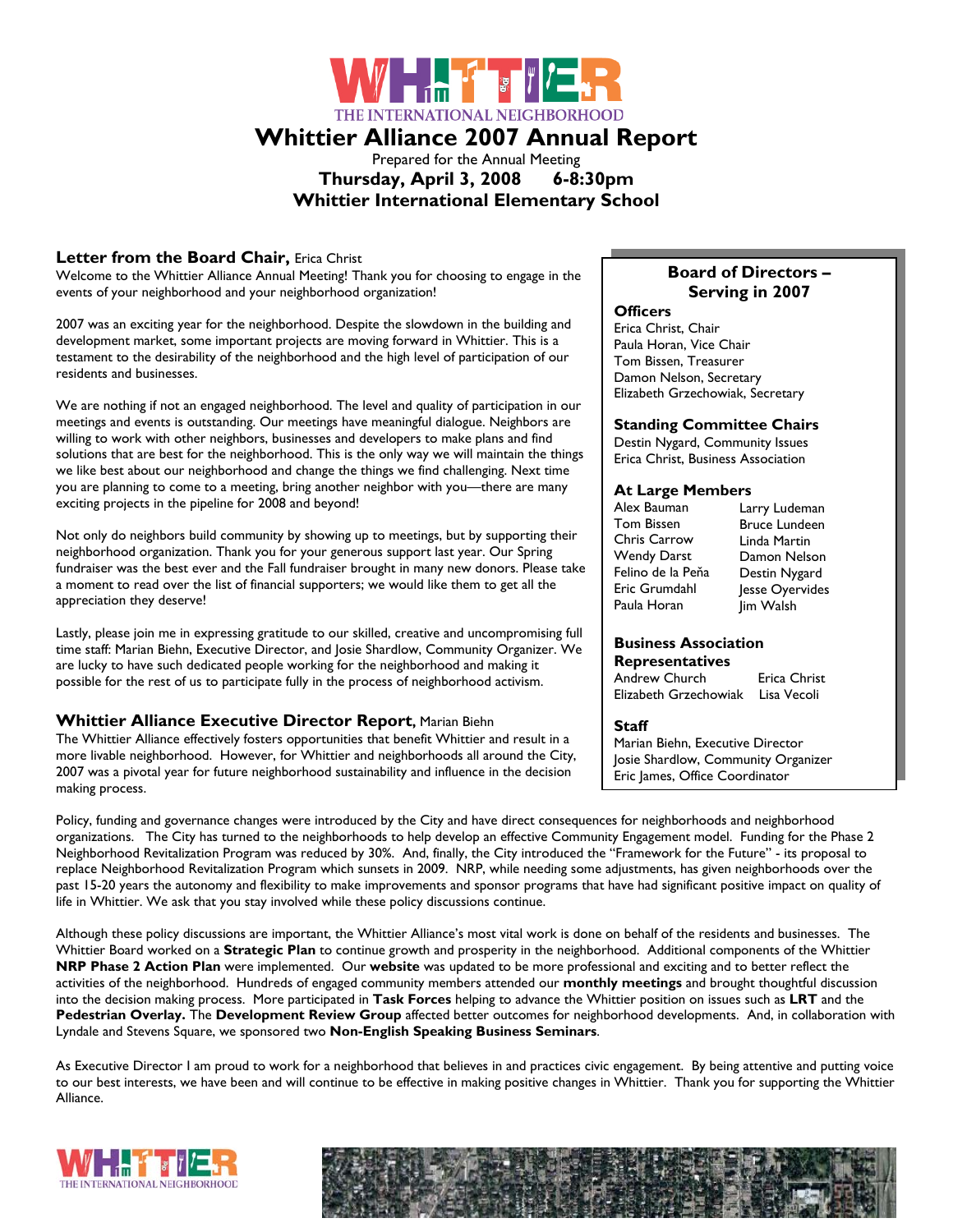# **Business Association,** Erica Christ, Chair

The Business Association meets regularly on the  $2^{nd}$  Wednesday of each month. A different business hosts each meeting and the starting time – morning, lunchtime or late afternoon – is determined by the host business. Each host business has a few minutes in the spotlight at the top of the meeting. It's a great way to get to know our business neighbors, celebrate our successes and join in supporting our common goals for a vibrant neighborhood.

Meeting topics range from City-wide issues to individual business changes and plans. Our biggest item this past year (and it will continue to be) is the proposed Midtown-Nicollet alignment for the Southwest Transitway Light Rail line. More locally, we approved the proposed Pedestrian Overlay for Nicollet Avenue, which was in turn approved by the City Council in August. The BA received a BA-CPED grant which funded graffiti removal, expansion and maintenance of the Whittier Business website and façade improvements. Additionally, we heard from our Councilman about ongoing City issues and projects and from our 5<sup>th</sup> Precinct Police representatives about safety issue, business crime updates and prevention.

Several big development proposals are in the works and we have welcomed developers and property owners to our meetings to present their plans. The Ace/Ice House development at  $26<sup>th</sup>$  and Nicollet was one of the most important new development proposals of the year. The Murals of LynLake is under construction now. And there are plans to redevelop the building that housed Joe's Chicken Shack.

Many of our Whittier Businesses had plans to change or expand, including BP, Bob's Java Hut, MCAD, Vera's Café, Jasmine 26 and Wendy's. We welcomed many new businesses to Whittier and sadly said goodbye to some old friends.

We welcomed the following new businesses:

- Head to Toe Salon & Boutique
- Vinh Loi BBQ
- Relax Exotic Chinese
- Anew Fitness and Spa
- Jasmine 26
- Nook and Cranny
- Nicollet Vision Center

We said goodbye to some Whittier businesses

- Lee's Cleaners (hopefully only temporarily)
- Yummy
- Bubble Delite
- Sinbad's Café & Market
- Argente Photographie
- Yukon Club

We thank our host businesses in 2007: Tasks Unlimited, Sindbad's Deli, Three Sons Catering/Blaisdell Manor, Old Arizona, Azia, Los Amigos, Creation Audio, MCAD, Rainbow Chinese, Gale Mansion and Nico Plating.

Please join us this year! We have many exciting developments and projects in the works. Our group encompasses non-profit and for profit, industrial and service oriented, big institutions and small family-run stores. Residents and property owners are welcome to attend our meetings as well. Whittier is a great place to live, work and run a business!

## **Community Issues,** Destin Nygard, Chair

The purpose of the Community Issues (CI) Committee meetings is to address issues vital to the neighborhood regarding safety, housing and land use and community building. The goal is to use a "town hall meeting" format providing community members an opportunity to be updated on the full range of community events and news as well as an opportunity to raise concerns or provide feedback and comments to the Whittier Alliance.

The committee format begins with an open forum for community announcements and news. The remaining time is spent discussing property development requests and changes, and hearing from other presenters. The Community Issues meetings continued to be very well attended over the past year, with several meetings packed to overflowing.

In 2007 the CI Committee heard presentations covering a wide range of issues. The committee frequently forwards motions to the Whittier Alliance Board of Directors, which in turn advises the City of Minneapolis on critical issues affecting our neighborhood. Some of the major issues and projects discussed in the past year include:

- MCAD Expansion / Master Planning
- Icehouse / Ace Hotel and Retail Development
- Rex Hardware Site Condominium Development
- Midwest Machinery / Karmel Village Residential Development
- Joe's Chicken Shack / Kim Bartmann Restaurant
- Bob's Java Hut Building Expansion
- City of Minneapolis Community Engagement Process
- Future of NRP-Frame Work for the Future

Transportation was a critical topic with potentially long lasting impacts on the neighborhood. On going discussions included possible streetcar lines along Nicollet Ave. and through the Midtown Greenway, Bus Rapid Transit along I-35W with the recognized need for a Lake St. station, and a trimmed down version of the 35W / Lake Street Access Project.

Perhaps most importantly, we've had numerous discussions regarding the possibility of routing Light Rail Transit (LRT) through the heart of Whittier. One proposed routing for the Southwest LRT runs down the Midtown Greenway before turning north up Nicollet Avenue. This routing could have major impacts on the neighborhood and will remain a critical topic.



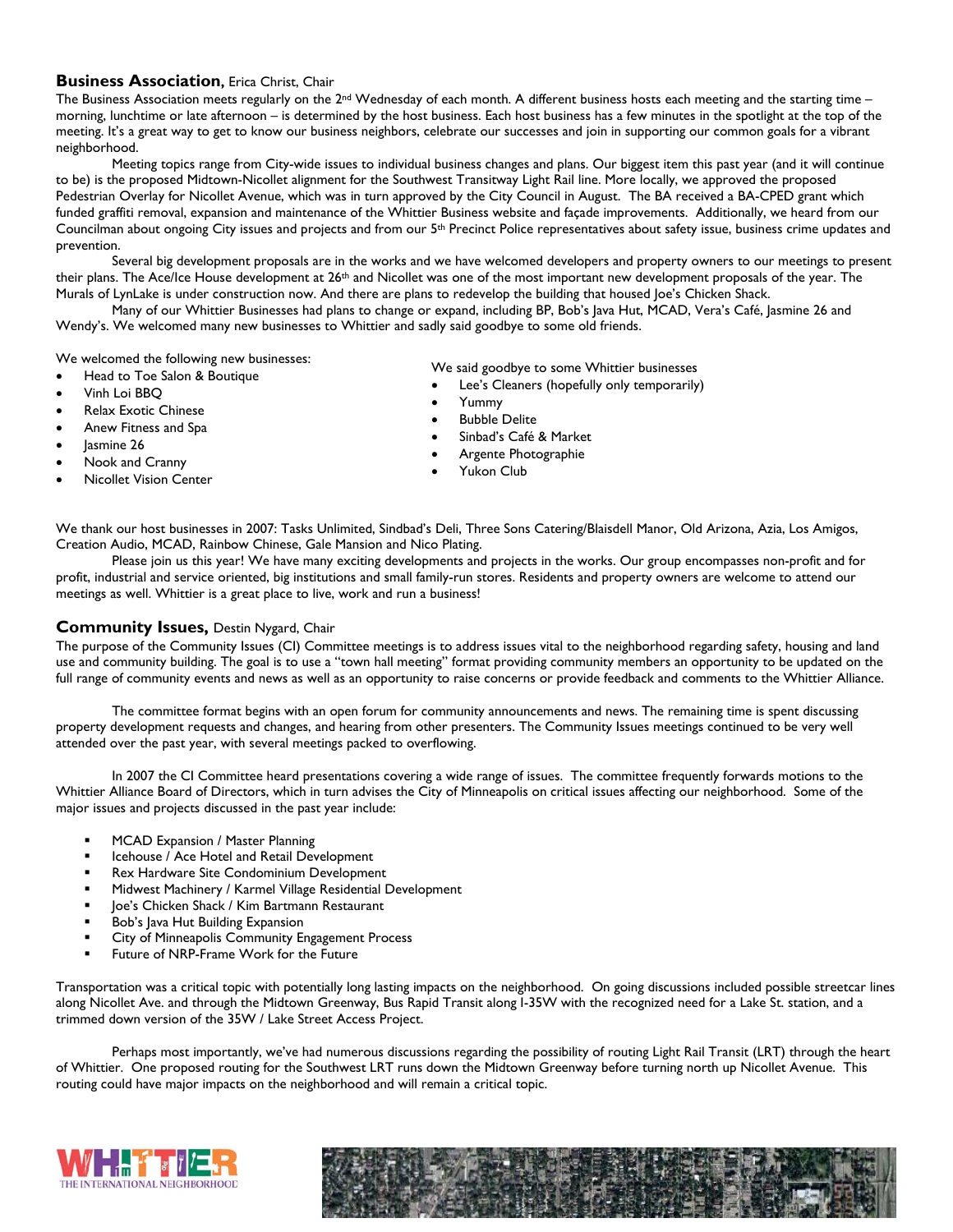Pedestrian Overlay Task Force helped to shape a new vision for Nicollet Ave that will improve our neighborhood's signature street. The approved plan helps to ensure that all future development will contribute to a high quality pedestrian experience that reinforces the importance of street front retail. We also discussed the (long hoped for) reopening of Nicollet Avenue to Lake Street.

Residents, business, and property owners are passionate about our neighborhood, and that makes for engaging, exciting, and sometimes surprising meetings. Critically, though, the CI meetings remain a venue where we try to ensure that all points of view have a chance to come forward. In addition, the meetings remain a great way for attendees to catch up on the critical issues affecting our large, diverse neighborhood. It's always exciting to see new faces at our meetings, and we look forward to hearing your voice in the upcoming year.

#### **Resource Development**, Marian Biehn, Executive Director

The Whittier Alliance continues to diversify and expand its income sources and reserve funds. On an annual basis, the Whittier Alliance sponsors 2 major and one minor fundraiser. These fundraising events are an important part of our annual budget. They also build community awareness of the resources, advocating and activities provided by the Whittier Alliance. Because Citizen Participation and NRP funding have been cut, successful revenue building though fundraising will continue to be an important function of the Whittier Alliance. We are especially appreciative of the generosity of our friends and neighbors who financially contribute to the Whittier Alliance, attend fundraising events or give in-kind donations to the organization.

#### **Income from fundraising in 2007:**

| Fall Fundraising 2006 received in 2007                    | 1.755  |
|-----------------------------------------------------------|--------|
| May Day Soiree Silent & Live Auction Neighborhood Benefit | 19.112 |
| Hennepin Lake Liquors Multi-Neighborhood Wine Tasting     | 925    |
| <b>Fall Fundraising Campaign-2007</b>                     | 6.005  |
| Misc. Donations                                           | 120    |
|                                                           |        |

Total \$27,917

Alan Ingber

#### **Thank you to our 2007 contributors and supporters:**

| Alex Bauman                     |
|---------------------------------|
| Abdikadir Adan-Somali Education |
| Center                          |
| Michaela Ahern                  |
| Marily Anderson                 |
| Denise Arambadjis-It's Greek to |
| Me.                             |
| <b>Jim Armstrong</b>            |
| Javier Azpiri                   |
| Martha Ballou                   |
| David & Dominique Bereiter      |
| Tom Berthiaume & Cheryl         |
| Kachenmeister                   |
| <b>Berven Real Estate</b>       |
| <b>Tom Bissen</b>               |
| Derf Bistodeau-Romer & Co       |
| Diane Blomberg-Just in Case     |
| Staffing                        |
| Lee Blons-Plymouth Church       |
| Foundation                      |
| Pete Bonahoom-Galactic Pizza    |
| Roger Brake                     |
| Uri & Melissa Camarena          |
| Luana Campbell                  |
| Ivan Cardenas-Pancho Villa      |
| Giancarlo Casale                |
|                                 |

Erica Christ Andrew Church Keith Covart-Electric Fetus Andrew Cox Wendy Darst Felino de la Pena Cy & Paula DeCosse Wayne Delange David Dorava Jim Dowds Paula Fischer Flower Realty-Rose Manor Apartments Brian Foster Dana Fox Michael Garr & Natalie Ste Christopher Gottshall Mel Gray Verne Greenlee Eric Grumdahl Elizabeth Grzechowiak Stanley Hale & Janet Lofquist Michael & Betsy Halvorson Mary Jane Hand Emberly Hermann Paula Horan

Kate Kellett-Park Nicollet Fran Killian Lee Klement Kelly Koehnen Michael Lawyer & Cara Spaccarelli Barb & Kevin Lickness Robert Lilligren Diane & David Lilly Kelly Linton & Victoria Jaskierski Larry Ludeman Bruce Lundeen Linda Martin Andrew McDermott Mary McDill Steve Meyer Larry Miller Kevin Miller & Robert Jardin Andrew Mogendorff Jeff Nelson Tamra Nelson-AAUW Marilyn Neuberger-J. Michaels Co. Si Nguyen-Saigon Nho Newspaper Jim Niland & Elizabeth Nerud

Mark Jossart-Kleinman Realty

Pam Nordaune Nuway House Destin Nygard Becky Olson Scott & Barbara Olson Mark Otness-Fair Oaks Apartments Moses Renault-Moses Patricia B Saunders Jeff Shade Mary Simpson Tom & Shelly Sinas Pat Smith Erin Sjoquist & Kurt Nelson Scott Smith Jeff Spencer Nancy St. John Marcy Tollefson-Washburn Center for Children Rosarah Townsend Lisa Vecoli Jim Walsh Steve Wiese-Creation Audio Ralph Yehle

Contributions are accepted and appreciated throughout the year

# **Whittier Alliance Community Organizer Report, Josie Shardlow**

Thank you also to our contributors who wish to remain anonymous

2007 was a very busy year for the Whittier Alliance. As Community Organizer I collaborate with many residents and organizations in order to build community in the neighborhood and facilitate its safety and livability for all residents. I am grateful for the participation and volunteerism of Whittier residents. I look forward to building on the successes of 2007 to get even more residents involved and working towards positive change in the neighborhood.



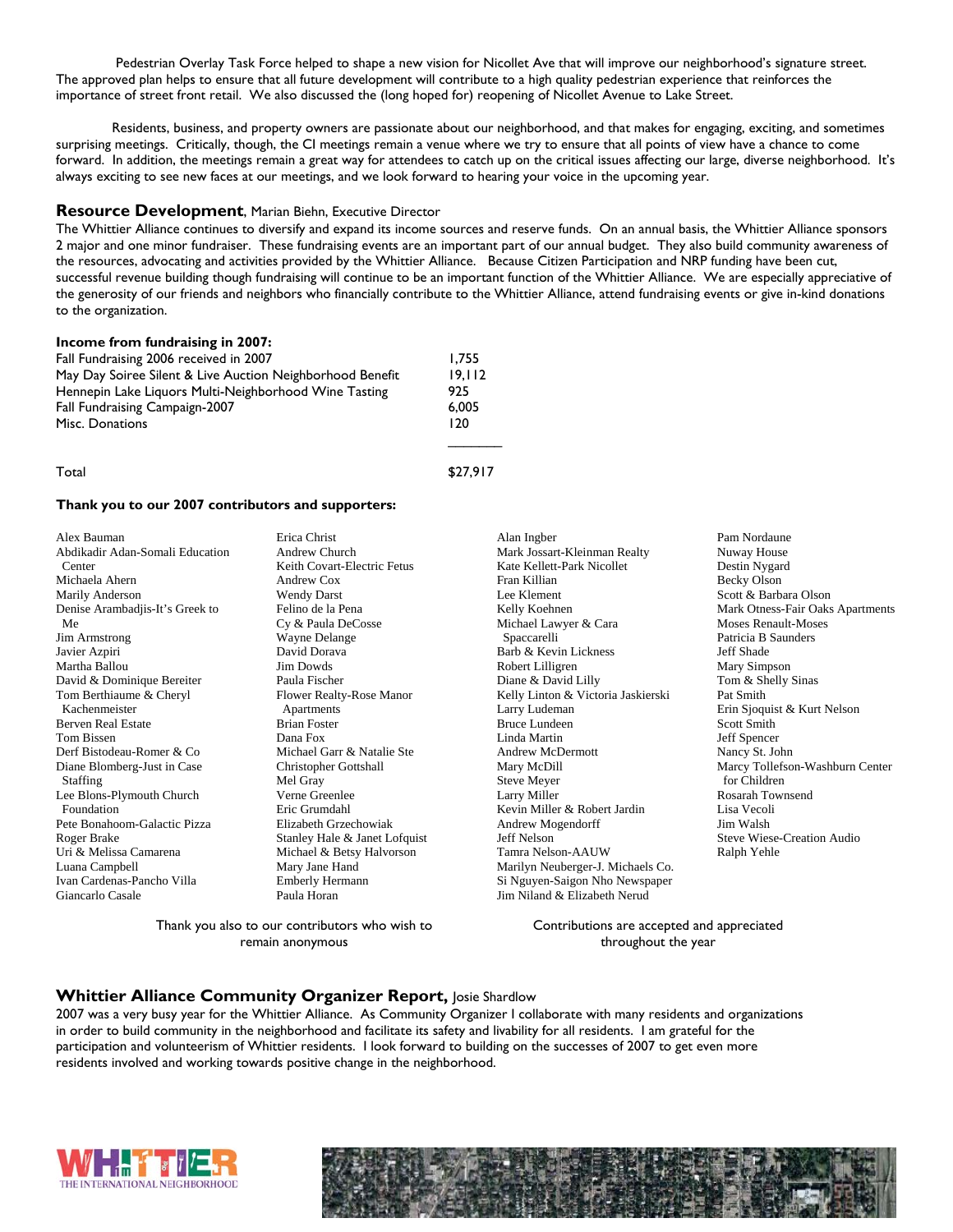#### **Some of the collaborations the Whittier Alliance was involved with in 2007:**

Whittier Walkers resident safety patrol and Block Clubs Police, probation officers, city attorney, CCP/SAFE meetings for focused crime and safety related issues MCAD, 2008 Whittier calendar project Campus Group (Whittier youth serving agencies) World of Whittier planning group Family & Children's Service for Neighborhood Champions and Whittier Youth Club PPL organizers for outreach to their buildings Franklin/Nicollet Alcohol-Related Crime Task Force Golden Living Center-Chateau, graffiti kits grant Restorative Justice Community Action, Inc. Whittier Youth Service Learning Group, Whittier Coop

Mpls Park and Rec for improvements to Clinton Field Park

#### **Some of the events the Whittier Alliance sponsored or participated in were:**

Dog Days of Whittier in Fair Oaks Park May Day Soirée Benefit for the Neighborhood Multi-neighborhood Wine Tasting Fundraiser National Night Out Parade of Community Gardens Neighborhood and Greenway Clean Up events Community meeting regarding Clinton Field Park and Clinton Field Summer Social Butterfly Festival – planting event at Los Amigos Community meeting for input on Fair Oaks Park Vigil for Kira Simonian Whittier Green Fair Workshops for non-English speaking businesses with Lyndale and Stevens Square

# **Neighborhood Revitalization Plan Implementation—**Marian Biehn

Thanks to a dedicated group of Whittier volunteers, the process of getting funds into the neighborhood based on the Whittier NRP Action Plan continues to move forward. Funding discussions and contracting were addressed in each of the five strategies: Housing, Safety, Youth Business & Local Economy and Community Building were. The following implementation of Phase II funds was accomplished in 2007.

 **Housing:** The **Rental Rehab and Renewal Loan** (3-R) fund is still active with Rental Property Owners borrowing to make improvements to their properties. Exploration into making the 3R loan more streamlined is on-going. The Center for Energy and Environment's contract was renewed as the administrator for the **single family home** improvement fund. The NRP Steering Committee recommended loan guidelines and term changes to make the fund more appealing. The Single Family Improvement loan fund was increased to \$236,000. Discussion was also initiated regarding the Washburn Fair Oaks **Historic Preservation** guidelines and loan fund. Work on that strategy is still in progress. Over 8100 **2008 Whittier Housing Calendars** were distributed costing **\$7536** of housing funds. The calendar features photos and quotes from residents expressing their appreciation of Whittier as their home. It also offered housing-related and other resource information. The calendar was a collaborative project with Mpls College of Art and Design students who photographed and interviewed the participants.

 **Safety:** Improved safety and livability are important to Whittier residents. Funds from the Safety strategy were contracted in a variety of ways during 2007. The **Whittier Walkers** safety patrol is a function of this strategy as well as the tracking of chronic offenders for community impact statements for stricter sentencing. The safety strategy funded **\$8888** in **Police Buy-Backs** putting additional police on the streets during the summer of 2007 focusing on the South Whittier areas and the commercial corridors. Funds remain in the strategy for future use.

 **Safety and Community Building:** The number of block & apartment clubs and contacts grew in 2007 and outreach activities were funded. Particular effort was placed on outreach to the Hispanic residents to build trust and community participation. In 2007 Whittier hosted about a dozen National Night Out events.

 **Graffiti Removal/Prevention** Grants are regularly being distributed to residents and businesses to subsidize graffiti removal and abatement projects. One third of the cost of graffiti prevention methods such as lighting, landscaping, murals or mosaics, removal or preventative coating are reimbursed to the applicant.

 **Youth:** The contract with **Family & Children's Services** was renewed for **\$38,000.** In 2007 they held many successful outreach events. The Whittier Youth Club is open to youth 8-17. They meet weekly, plan special events and activities that build leadership and civic engagement.

 **Implementation: \$84,500** NRP Phase II provides funds to assist in the day to day operations of the neighborhood organization. These funds help defer the cost of public meetings, resource and information dispersal, community building, rent and utilities. All funds are reimbursed after submitting a comprehensive report on the expenses.

**Plan Mods:** In 2007 the Board acted to ensure the sustainability of the organization by redirecting (Plan Mod) funds from NRP Phase 1 strategies that have a "program income" component. The program income is available for use at the neighborhood's discretion. \$25k was redirected from the Phase 1 Single Family Improvement fund program income into Implementation. And, to assure future operational funds, \$200k was redirected from the Phase 1 3-R loan fund program income. Neither redirection affected availability of the loan programs to operate.

**Whittier Alliance**  10 East 25th Street Minneapolis, MN 55404 **Phone:** 612-871-7756 **Fax:** 612-871-0650 **Email:** marian@whittieralliance.org

# **Keep Informed!**

For timely updates on neighborhood meetings and events, sign up for the Whittier e-group by going to: www.whittieralliance.org



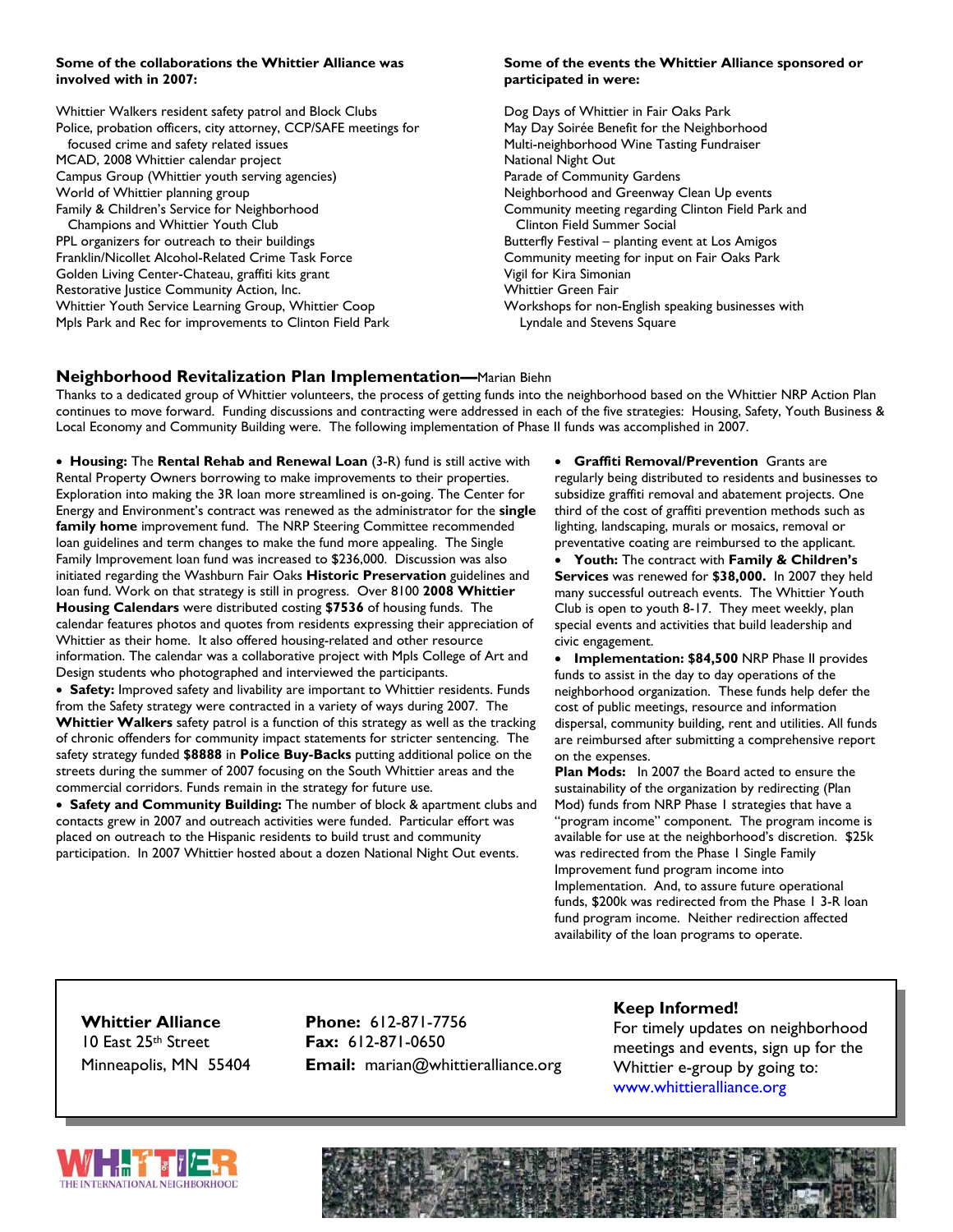**Finance Committee, Tom Bissen**: On a monthly basis the Finance Committee meets to review the income and expenses of the Whittier Alliance. All incoming funds and invoices are identified with an account number to track against the annual budget. Professional oversight of the Whittier financials is provided by Derf Bistodeau, CPA and owner of Romer & Company and his bookkeeper, Nina Sterbuck. The 2007 audit by the Minnesota State Auditors of the accounting practices and procedures of the Whittier Alliance showed the Whittier Alliance was in compliance. A copy of the 2007 State Auditors Report is available in the Whittier Alliance office.

**TOTAL LIABILITIES \$23,397**

\$98,591

| <b>WHITTIER ALLIANCE</b><br>January - December 2007 Financials |           | <b>BALANCE SHEET</b><br>As of December 31, 2007 |                 |
|----------------------------------------------------------------|-----------|-------------------------------------------------|-----------------|
| <b>ORDINARY</b>                                                |           | <b>ASSETS</b>                                   |                 |
| <b>INCOME/EXPENSES</b>                                         |           | <b>Current Assets</b>                           |                 |
| <b>INCOME</b>                                                  |           | <b>Bank Accounts</b>                            | \$91,557        |
| Corporate Grants                                               | 1,000     | <b>Accounts Receivable</b>                      | 30,431          |
| <b>NRP Phase II Funds</b>                                      | 129,514   | <b>Total Current Assets</b>                     | \$121,988       |
| Hennepin County/CPED-Dispatch                                  | 90        |                                                 |                 |
| Citizen Participation                                          | 2,000     | <b>Fixed Assets</b>                             |                 |
| <b>WA Fundraising</b>                                          | 27,917    | Property & Equipment                            | \$8,496         |
| Miscellaneous Income                                           | 526       | <b>Accumulated Depreciation</b>                 | $-8,496$        |
| Interest Income                                                | 1,525     | <b>Total Fixed Assets</b>                       | 0               |
| <b>TOTAL INCOME</b>                                            | \$162,572 |                                                 |                 |
| <b>EXPENSES</b>                                                |           | <b>TOTAL ASSETS</b>                             | \$121,988       |
| Personnel Expenses                                             | 105,515   |                                                 |                 |
| Mileage                                                        | 110       | <b>LIABILITIES &amp; NET ASSETS</b>             |                 |
| <b>ADP</b>                                                     | 1,461     | <b>Current Liabilities</b>                      |                 |
| Advertising                                                    |           | Employee HSA                                    | 96              |
| <b>Professional Services</b>                                   | 4,037     | Deferred Revenue NRP                            | \$17,603        |
| <b>Bank Fees</b>                                               | 65        | Deferred Revenue CPED/BA                        | 5,698           |
| Copier                                                         | 3,753     |                                                 |                 |
| Computer                                                       | 1,166     | <b>TOTAL LIABILITIES</b>                        | \$23,397        |
| Printing                                                       | 1,553     |                                                 |                 |
| Food/Beverages                                                 | 214       | <b>NET ASSETS</b>                               |                 |
| Fees, Licenses and Permits                                     | 344       | <b>Net Assets</b>                               | \$75,850        |
| Insurance-Liability/Workers Comp                               | 1,484     | Net Income                                      | 22,741          |
| <b>Operating Expense</b>                                       | 11,658    |                                                 |                 |
| Office Supplies/Furniture                                      | 2,098     | TOTAL NET ASSETS                                | <b>\$98,591</b> |
| <b>Bulk Mail/Postage Meter Expenses</b>                        | 3,487     |                                                 |                 |
| Recognition - Volunteers/Staff                                 | 170       |                                                 |                 |
| <b>Community Meetings</b>                                      | 330       | <b>TOTAL LIABILITIES &amp; NET</b>              | \$121,988       |
| Training                                                       | 117       | <b>ASSETS</b>                                   |                 |
| <b>Whittier Walkers</b>                                        | 370       |                                                 |                 |
| Fundraising                                                    | 1,440     |                                                 |                 |
| CPED-BA                                                        | 456       |                                                 |                 |
| Miscellaneous Expense                                          |           |                                                 |                 |
| <b>TOTAL EXPENSE</b>                                           | \$139,798 |                                                 |                 |